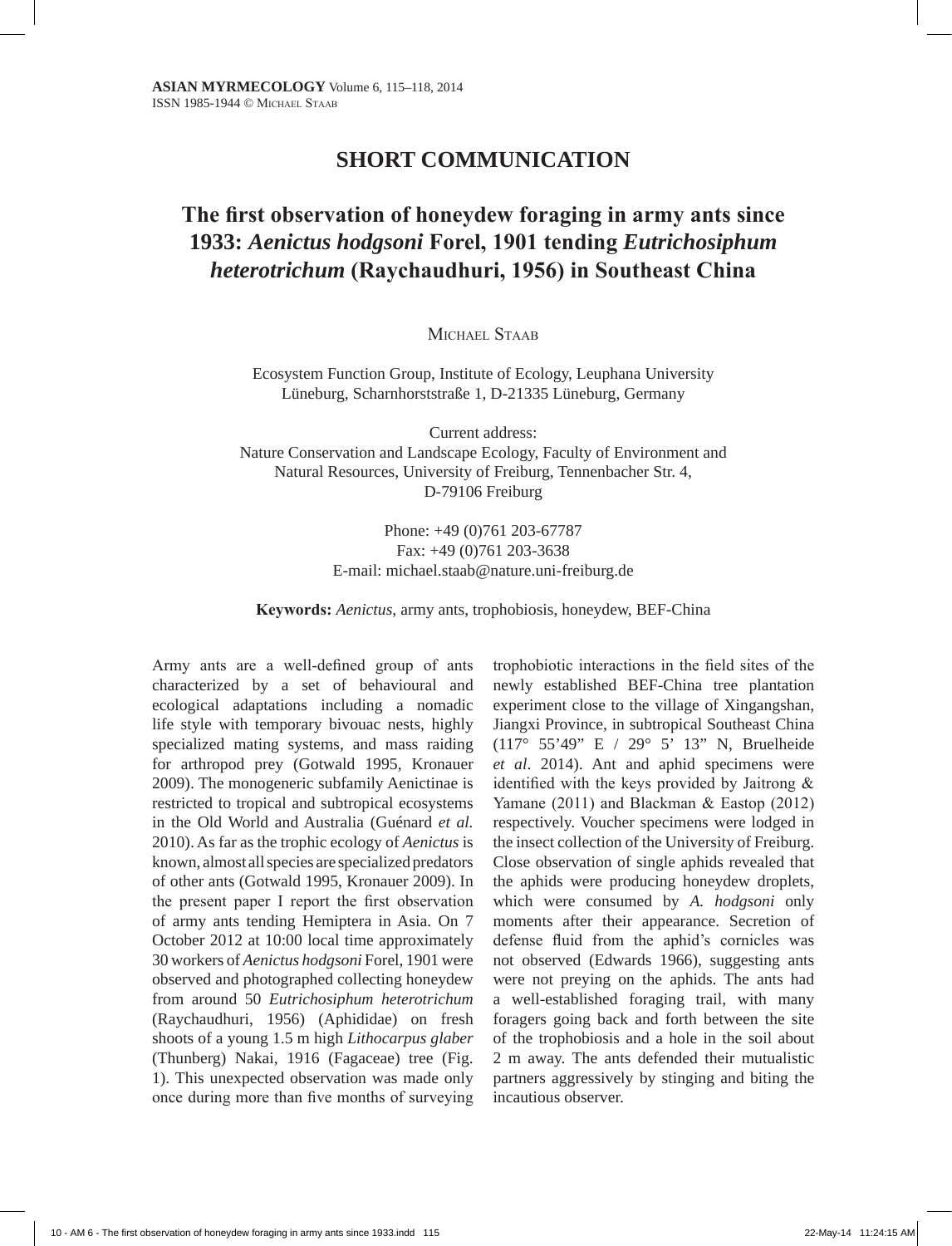

**Fig. 1.** Photograph of *Aenictus hodgsoni* tending *Eutrichosiphum heterotrichum* on a young *Lithocarpus glaber* (Fagaceae) shoot in Southeast China.

Trophobiotic ants usually belong to the subfamilies Dolichoderinae, Formicinae, Pseudomyrmicinae, and Myrmicinae, but occasionally species from other subfamilies also collect honeydew (e.g. Blüthgen *et al*. 2004, Oliver *et al*. 2008, Blüthgen & Feldhaar 2010). Trophobioses involving army ants are extremely rare, with only two previous records published. Both involved African army ants; *Aenictus eugenii* Emery, 1895 at *Pseudococcus lilacinus*  Cockerell, 1905 (Santschi 1933) and *Dorylus fulvus* (Westwood, 1839) at an unidentified Membracidae (Arnold 1915).

The *A. hodgsoni* trophobiosis was checked two, four and 24 hours after the first encounter. It persisted after two and four hours, but not on the next day when the aphids were tended by *Polyrhachis dives* Smith, 1857 the most common trophobiotic ant species in the study area (Staab, unpublished data). The low incidence of recorded observations might indicate that trophobioses involving army ants might be rather short lived, opportunistic associations, that do not result in the monopolisation of aphids over an extended time period. Nevertheless, being aggressive ants capable of mass recruitment, *Aenictus* possesses characteristics of suitable trophobiotic partner ants (Buckley & Gullan 1991), and it seems likely that army ants occasionally supplement their diet with honeydew. This might explain the surprisingly low δ 15N values found for *Aenictus* in a recent study in Borneo (Pfeiffer *et al*. 2014). The present observation proves that army ants have the behavioural ability to establish trophobioses, as shown by the active tending of aphids and aggressive defense of their mutualistic partners. Preying of *A. hodgsoni* on *E. heterotrichum* can be excluded, because aphids did not secrete defense fluids and the aggregation was alive on the next day but tended by a different ant species.

This is only the third observation of a trophobiosis in army ants, and more observations are needed to understand how and why specialized predators occasionally establish mutualistic interactions with honeydew producing insects. Scientists working with ant-trophobiont mutualisms should keep their eyes open for unusual ant species tending Hemiptera.

## **ACKNOWLEDGEMENTS**

I would like to thank Nico Blüthgen, Alexandra-Maria Klein, and Tamar Marcus for constructive discussion on an earlier draft of the manuscript. Financial support by the German Research Foundation (DFG FOR 891/2 KL 1849/6-1) and logistical support by the BEF-China project is greatly acknowledged. Constructive comments by Yoshiaki Hashimoto and an anonymous reviewer improved the quality of the manuscript.

## **REFERENCES**

- Arnold G, 1915. A monograph of the Formicidae of South Africa. Part I. Ponerinae, Dorylinae. *Annals of the South African Museum* 14: 1 – 159.
- Blackman RL and Eastop VR, 2012. Aphids on the world's trees. Downloaded from http://www. aphidsonworldsplants.info/ on 14.11.2012
- Blüthgen N and Feldhaar H, 2010. Food and shelter: How resources influence ant ecology. In: *Ant Ecology* (Lach L, Parr CL, Abbott KL, eds),